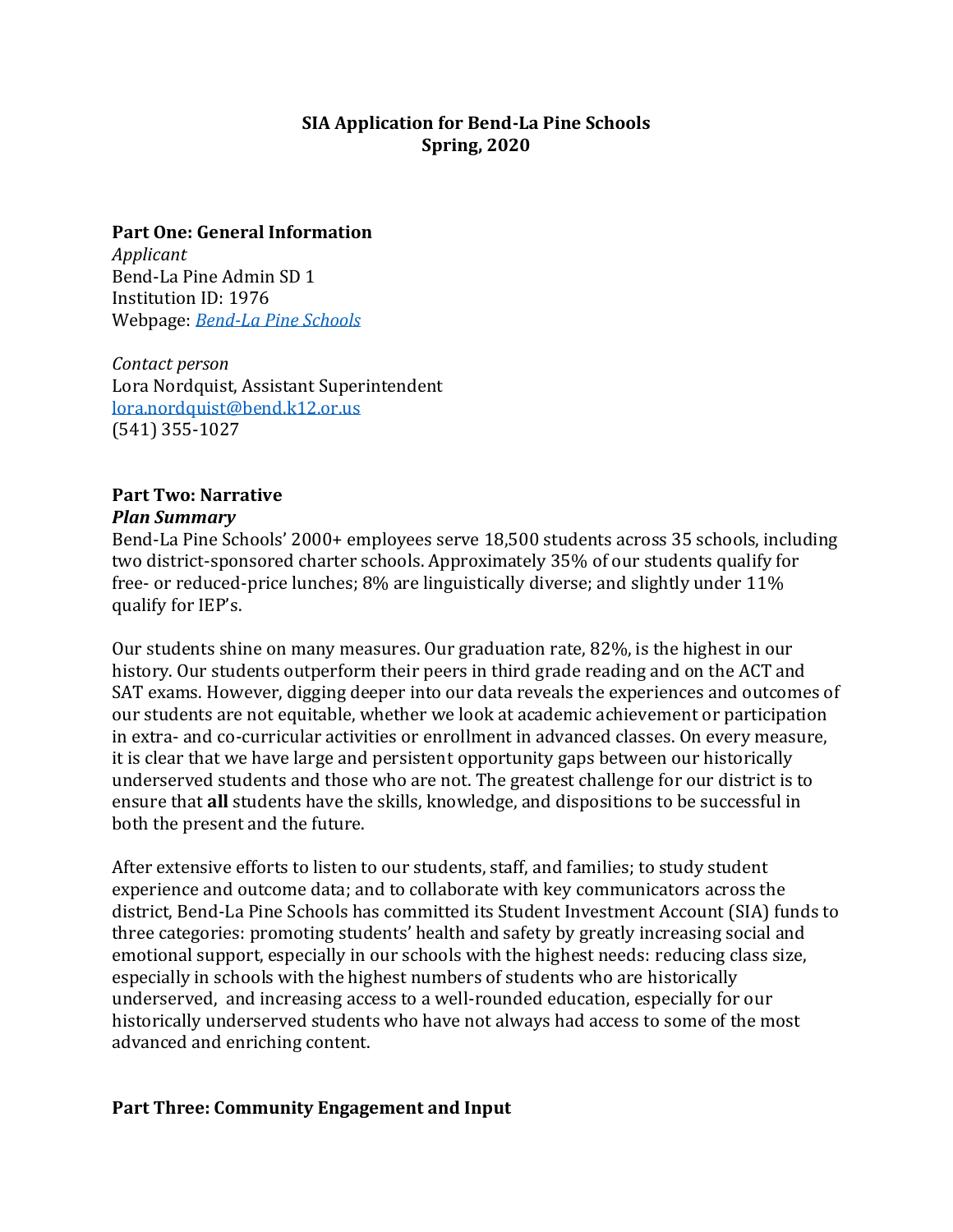*Note: As part of its SIA planning process, Bend-La Pine Schools engaged in its first "excellence and equity review," a five-month process that involved 36 listening sessions with students and families from 16 schools, focus groups with every school staff in the district, and a family school climate survey, completed by more than 2000 family members. This process, as well as the findings, is summarized in a formal report, linked here:* 

#### *[Excellence and Equity Review Report](https://cloud.3dissue.net/20105/20148/20308/24178/index.html)*

*Numerous responses in this section will reference specific pages and/or links within this report…*

### *Overview of Community Engagement*

(See Excellence and Equity Review Report)

## *Self-Assessment of Community Engagement*

District leaders worked with a partner organization, Better Together, to design, implement, and evaluate the data from 36 listening sessions for families and students conducted throughout the fall. Community facilitators were trained alongside district staff, so that each focus group could be facilitated by an individual from a similar affinity group.

It is the district's intent to continue working with trained facilitators to continuously improve its outreach and communication with students and families whose voices have not traditionally been part of planning and evaluation discussions.

### *Who was engaged?*

The list of family/student listening sessions are listed on p. 7 of the Excellence and Equity Review Report.

### *How did you engage your community?*

- Surveys
- Focus groups/listening sessions
- School board meetings
- Partnering with unions

### *Evidence of Engagement*

The Excellence and Equity Review Report, our top artifact, includes additional resources on p. 21. The first four-listening sessions for families and students, listening sessions for staff, family survey results, and teacher interviews from the Bend Education Association-round out the "top five" list.

#### *Strategies and Activities for Engaging Focal Student Populations and their Families Strategies*

The primary strategies we used to engage focal student populations and their families were to prioritize these groups in creating our listening sessions and to leverage community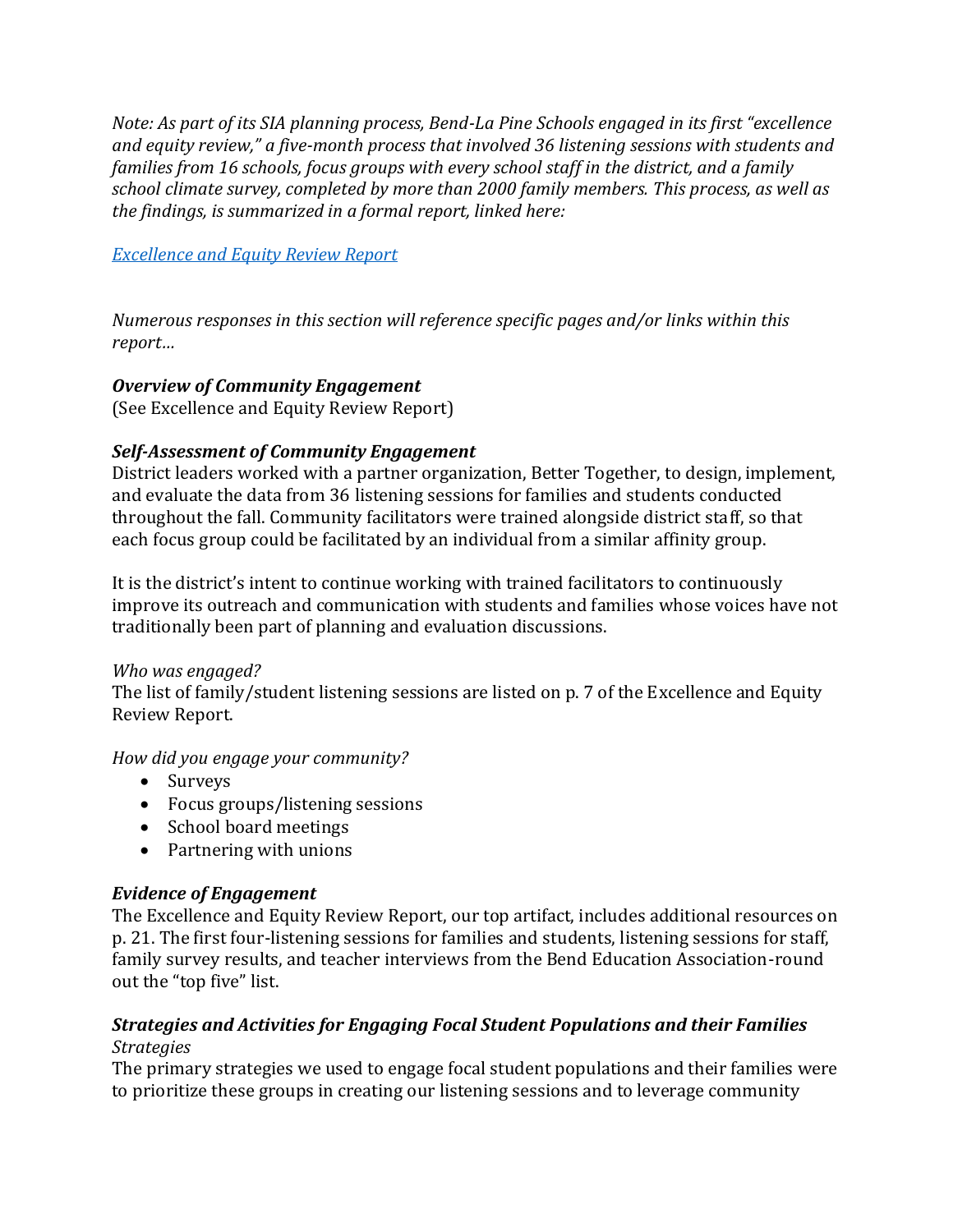partners who already have active relationships with some of these groups. We used these strategies because we believed them to be most effective in engaging students and families whose voices are often in the background in school/district decision making. *Activities*

The major activity we used was to host listening sessions for students and families held at a variety of schools. School leaders identified the students/families to invite. For example, a high school facilitator of Gay-Straight Alliance organized a listening session for LGBQT students, facilitated by a staff member who identifies as a lesbian.

A related activity involved using key community partner organizations to help host listening sessions. Juntos, an enrichment/education program for Latino families, has been offered in our middle and high schools for several years. This fall, the directors of the Juntos program allowed our team to facilitate a listening session at the end of one of their previously-scheduled sessions. By utilizing this key community partner, we were able to have the largest turnout of any of our listening sessions.

## *Strategies and Activities for Engaging Staff*

#### *Strategies*

A key strategy that we used in engaging staff was to ensure that conversations about strengths and areas for growth at schools were held in the context of student performance and experience data. Another strategy was to ensure that all voices were heard, with the use of protocols.

#### *Activities*

Related to the strategies identified above, staff at every school in the district had the opportunity to participate in a 60-90 minute session that included the following: a wholegroup presentation about important school-level data, focusing on gaps in experiences and achievement; individual reflection time; small-group discussions of school strengths and areas for growth; and prioritization of resources needed to support this growth.

A second key activity involved a partnership with our teachers' association. The Bend Education Association trained facilitators to meet individually with hundreds of teachers across the district and engage in confidential conversations about the teachers' perceptions of school/district strengths and needs for growth. As part of these conversations, teachers spoke of priorities for additional funding.

### *Collecting and Using Input*

Our findings from the Excellence and Equity Review Report can be found on pp. 9-16 of the report. The nexus between these findings and our planning can be found in our Strategic Investment Plan, linked here:

*[Strategic Investment Plan](https://cloud.3dissue.net/20105/20148/20308/26134/index.html)*

**Part Four: Data Analysis** *Data Sources*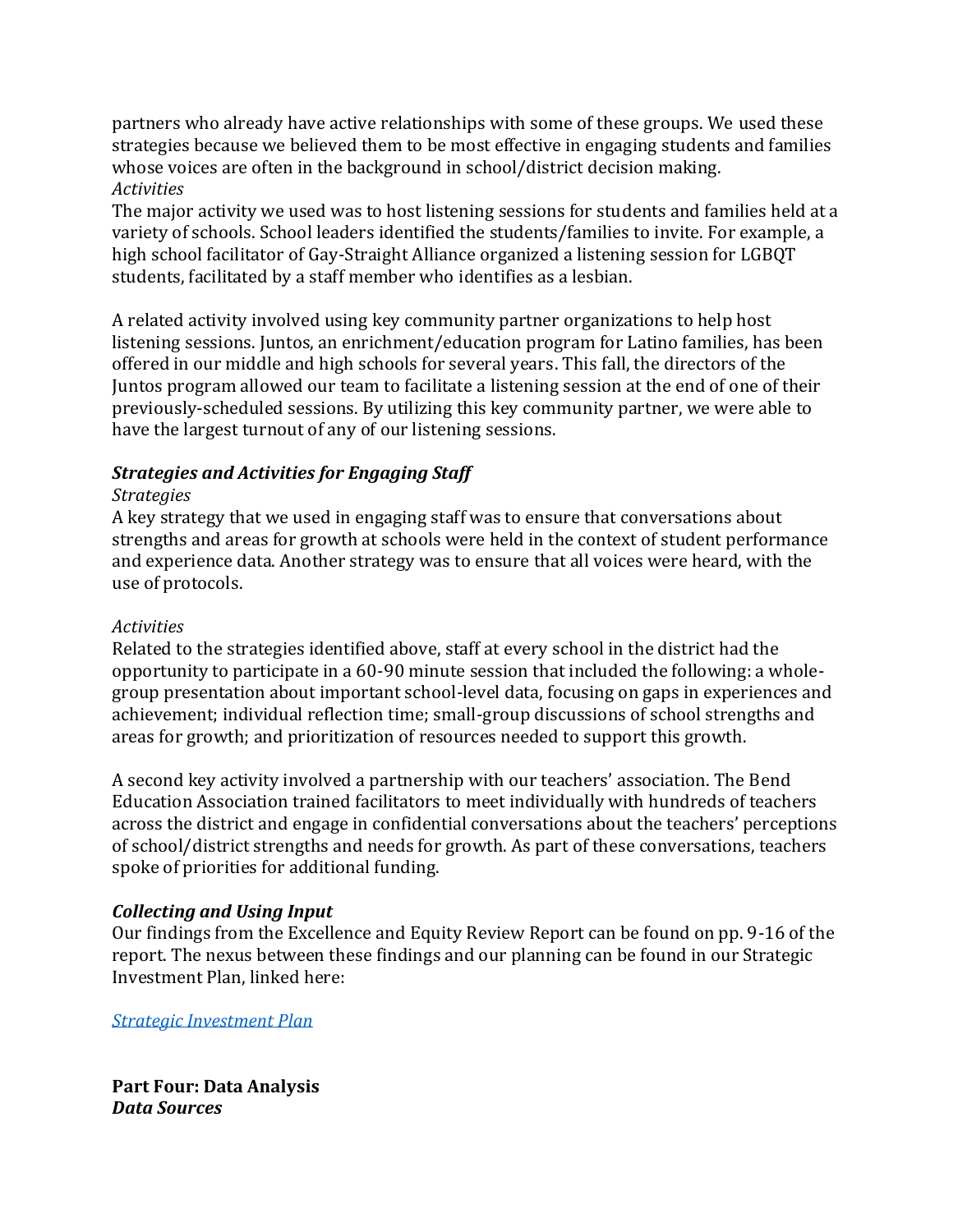All data sources used are linked on the Resources page (p. 21) of our Excellence and Equity Review Report.

# **Part Five: SIA Plan**

*Key Elements of SIA Plan: Outcomes, Strategies, Activities, Priorities* Bend – La Pine completed the optional SIA Integrated Planning Tool, linked here:

## *[SIA Integrated Planning Tool](https://drive.google.com/file/d/10kATbXtuLlWcf8QttntjwFSFkO_ixfdA/view?usp=sharing)*

This tool provides elements for continuous improvement planning, including outcomes, strategies, activities and priorities. Each of those elements is aligned to multiple documents reflecting long-standing continuous improvement efforts. The district is aligning the SIA planning process to our existing Comprehensive Plan**,** linked here:

### *[Comprehensive Plan](https://spark.adobe.com/page/s3qZFhmKFRZtB/)*

Alignment is highlighted by using the same five strategies that help structure our Comprehensive Plan for the strategies identified in the SIA Integrated Planning Tool, which is linked above. Further alignment exists between the SIA Integrated Planning Tool and our Excellence and Equity Review Report (See link in Part Three)**.** Further evidence of alignment in continuous improvement planning is noted in the district's Strategic Investment Plan (See link in Part Three), which bridges the needs and the investment funds within the framework required in SIA planning and application processes.

It is our belief that SIA planning must live within a more comprehensive continuous improvement planning process in order to leverage existing priorities and maximize benefits of new funds. The linked documents noted above are evidence of a sophisticated level of alignment in that continuous planning process. As such, these documents serve as the narratives that explain how the SIA investments are aimed strategically at meeting the needs of our students.

### *Budget*

Our SIA budget is linked below:

### *[SIA Budget](https://drive.google.com/file/d/1tt-wQMTLKnVcLtJ7BvOj2lNKlXk9dOsM/view?usp=sharing)*

### *Equity Lens or Tool*

The district engaged in a needs assessment process that culminated in the completion of the ORISS Framework tool, linked here:

### *[ORISS Framework](https://drive.google.com/file/d/1PFgHmjeWcGl-AjnJeYd2td45kcgazcP4/view?usp=sharing)*

This tool has a rich equity perspective underlying many aspects of the needs assessment. In addition, the district convened multiple meetings with a group of more than 30 stakeholders to complete this needs assessment. As a critical component of its work, the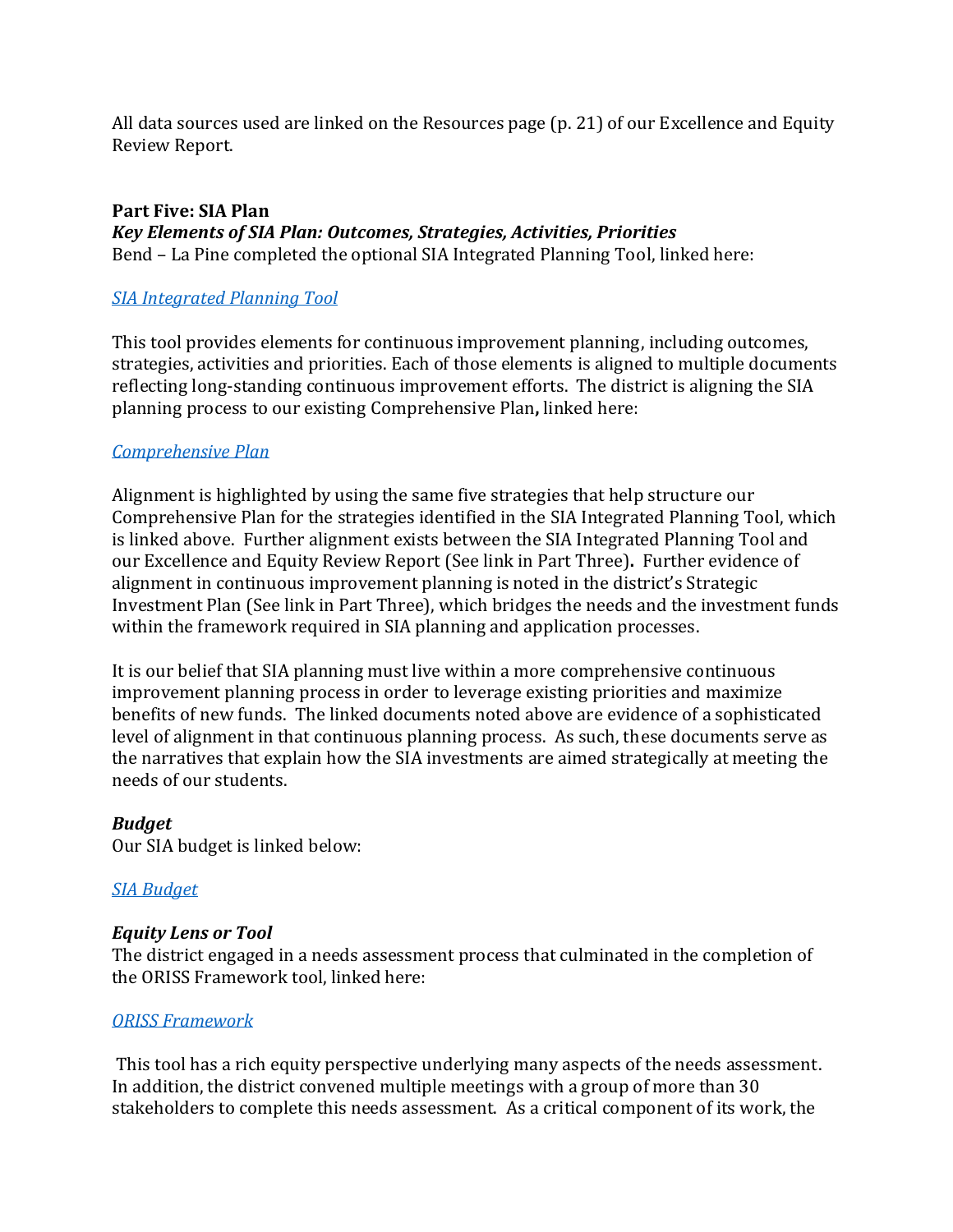stakeholder group carefully reviewed and discussed the Excellence and Equity Review Report (linked in Part Three). This committee then engaged in a discussion focused on investment priorities, in light of both the completed needs assessment and the findings in the Excellence and Equity Review Report.

## *Draft Longitudinal Growth Targets*

[Draft Longitudinal Growth Targets](https://drive.google.com/file/d/1kLfdRbRvxgOWqlpBWKjbx-qb6yqGpYoT/view?usp=sharing)

## **Part Six: Use of Funds**

*Allowable uses*

- Addressing students' health and safety needs
- Evidence-based strategies for reducing class size and caseloads
- Expanding availability of and student participation in well-rounded learning experiences

*Meeting students' mental and behavioral health needs*

- Addressing students' health and safety needs
- Evidence-based strategies for reducing class size and caseloads

## *Addressing the Needs and Impacts on Focal Student Groups*

The district is committing approximately \$6 million to directly address students' mental and behavioral health needs. We are currently in the planning stages of embedding new mental health and social-emotional supports into our already-existing Multi-tiered Systems of Support (MTSS) structures. Briefly, this will involve selecting, training, and supporting specialized certified and classified staff in virtually every school in the district. These staff members will both provide direct services to our students with the greatest needs and help build capacity among all staff at their schools to better address students' mental and behavioral health.

The district's next largest expenditure is approximately \$6.5 million in class size reduction. It is well established that teachers' abilities to create close relationships with and among students (or "high affect" classrooms). The findings in our own Excellence and Equity Review Report certainly echo this research, as students, families, and staff all addressed the importance of relationships. However, our investment is not equally distributed across schools; rather, it is allocated based on each school's number of historically underserved students. As a result, for example, La Pine High School, a high-poverty rural high school of 400 students, will receive the same number of additional teachers as Summit High School, an affluent school of about 1600 students.

Along with class size reduction, the district is spending approximately \$1.8 million on increased staffing to directly support our linguistically diverse students and our students with disabilities.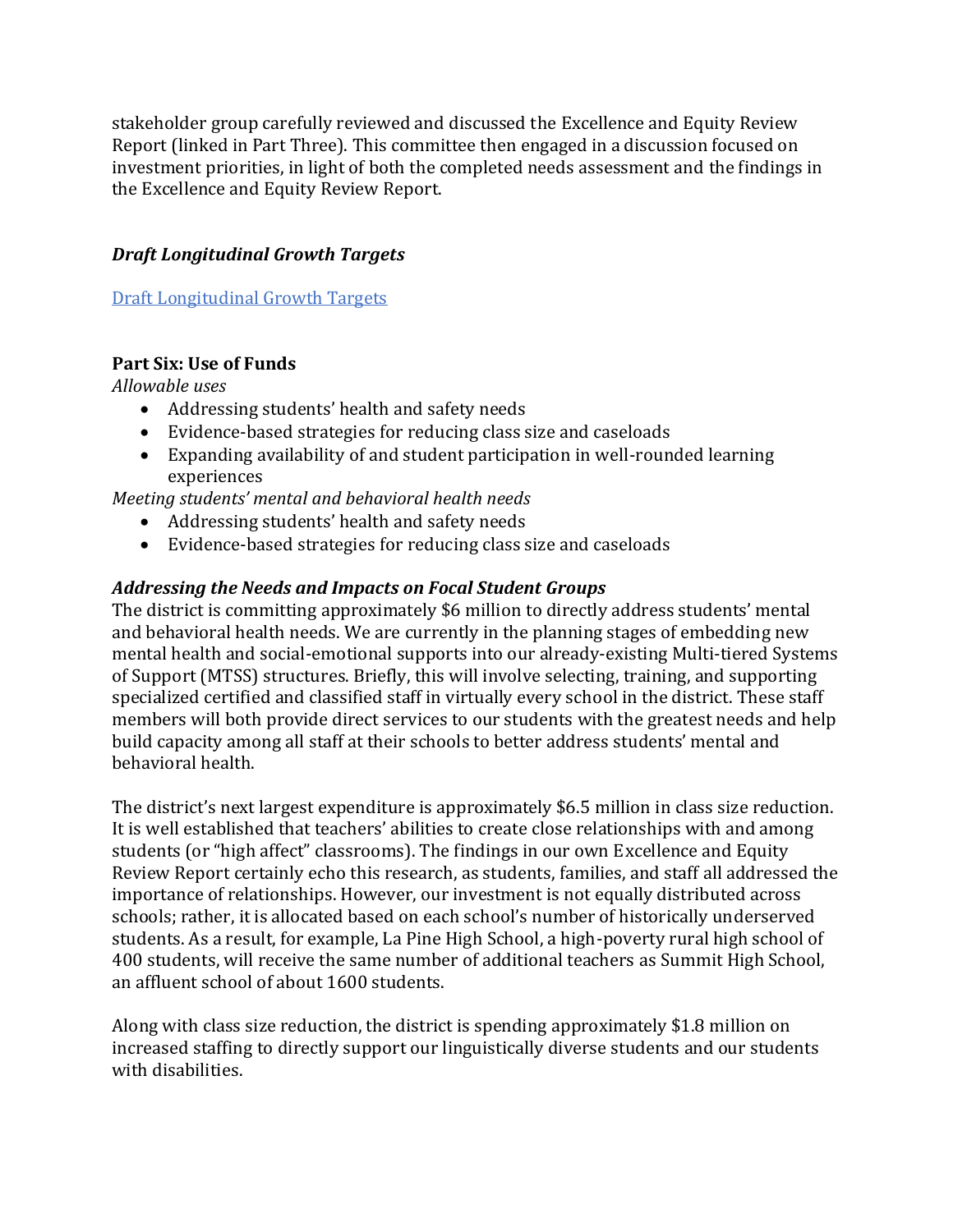While the district is putting a historic investment into staffing, we recognize that adding staff is a necessary but not sufficient step towards increasing academic achievement and reducing disparities for our historically underserved students. Included in all three major investments above is a commitment to build capacity among all school staff through ongoing professional learning in critical areas: for example, continued equity training, family engagement, culturally responsive instruction, trauma-informed practices, etc.

# **Part Seven: Documentation and Board Approval** *Evidence of Board Approval*

Link to February and March board agendas and minutes

# **Part Eight: Public Charter Schools**

- Bend-La Pine Schools sponsors two charter schools, Bend International School and Desert Sky Montessori School.
- The district invited both charter schools to participate in the planning and development of the SIA plan.
- Bend International School declined to participate. Because the school is eligible to apply for SIA funds on its own, Bend International School plans to submit an application.

# *Collaboration*

The district collaborated with Desert Sky Montessori (DSM) in understanding the purpose of SIA funding, allowable expenditures, and the determination of priorities. The assistant superintendent met with Desert Sky Montessori's director, business manager, and board chair twice to discuss these issues, as well as the Memorandum of Understanding (MOU) attached in the next session.

Other than inviting Desert Sky Montessori families to complete the family survey, the district did not actively engage the school's community in the planning process. This is an area for growth that we will need to improve in the next iteration of our SIA application.

*Agreements*

*[MOU with Desert Sky Montessori School](https://drive.google.com/file/d/1yLAl-00hdvE6F5IYtzdGAeSwy6HnjzkI/view?usp=sharing)*

# **Applicant Assurances**

Bend-La Pine Schools makes the following assurances:

- Adherence to the expectations for using its Continuous Improvement Plan (CIP) needs assessment to inform SIA planning;
- Input from staff, student focal groups, and families of focal student groups was used to inform SIA planning (other community engagement input may also be used);